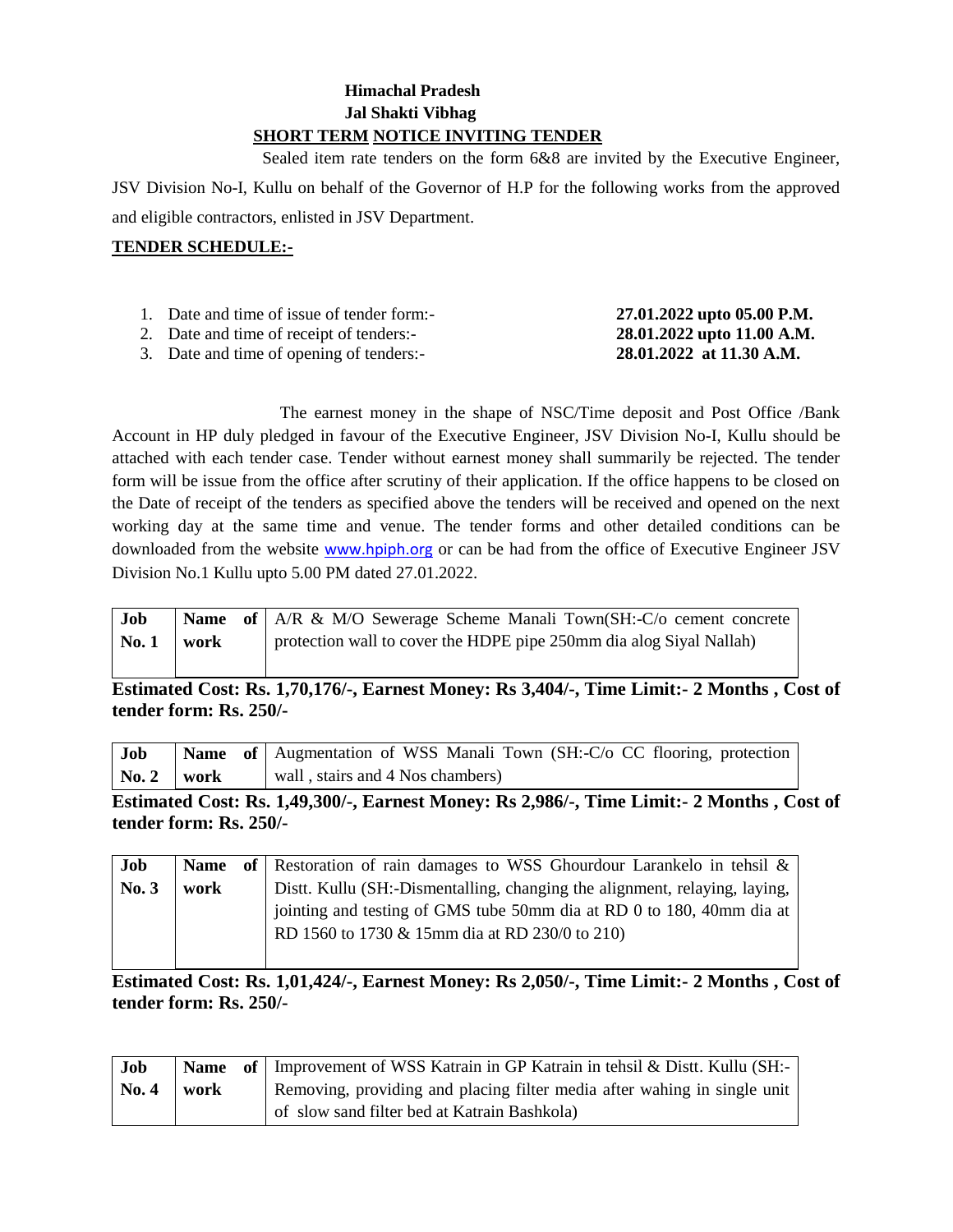**Estimated Cost: Rs. 1,77,940/-, Earnest Money: Rs 3,560/-, Time Limit:- 2 Months , Cost of tender form: Rs. 250/-**

| Job             |      | <b>Name</b> of A/R & M/O WSS Duwara in GP Duwara in tehsil nad Distt. Kullu (SH:- |
|-----------------|------|-----------------------------------------------------------------------------------|
| $\mathbf{No.}5$ | work | Removing, providing and placing filter media after wahing in 2 units of           |
|                 |      | slow sand filter bed at Duwara)                                                   |

**Estimated Cost: Rs. 2,05,749/-, Earnest Money: Rs 4,120/-, Time Limit:- 2 Months , Cost of tender form: Rs. 250/-**

| Job     |      | <b>Name</b> of Rejuvenation of various WSS in GP Mangarh in tehsil and Dist. Kullu |
|---------|------|------------------------------------------------------------------------------------|
| No. $6$ | work | (SH:-Laying, jointing and testing of distribution pipe line 20 mm dia and          |
|         |      | 32mm dia)                                                                          |

**Estimated Cost: Rs. 1,24,134/-, Earnest Money: Rs 2,500/-, Time Limit:- 2 Months , Cost of tender form: Rs. 250/-**

| Job          |      | <b>Name</b> of Restoration of various WSS under IPH Section Katrain in tehsil & Distt. |
|--------------|------|----------------------------------------------------------------------------------------|
| <b>No. 7</b> | work | Kullu (SH:-Providing & supplying copper alloy secrewed Gate valve & GI                 |
|              |      | unions of various diameters)                                                           |

**Estimated Cost: Rs. 1,00,020/-, Earnest Money: Rs 2,000/-, Time Limit:- 2 Months , Cost of tender form: Rs. 250/-**

| Job          |      |  | <b>Name</b> of Aug of WSS Raison Mali Pathar in GP Raison and Benchi in tehsil & |  |  |  |
|--------------|------|--|----------------------------------------------------------------------------------|--|--|--|
| <b>No. 8</b> | work |  | Distt. Kullu (SH:-Providing manufacturing, supplying and fixing of               |  |  |  |
|              |      |  | fencing panel for filter bed)                                                    |  |  |  |

**Estimated Cost: Rs. 2,03,953/-, Earnest Money: Rs 4,080/-, Time Limit:- 2 Months , Cost of tender form: Rs. 250/-**

| Job   |      | <b>Name</b> of Aug of WSS G/o Villages in GP Pangan in tehsil Manali Distt. Kullu |
|-------|------|-----------------------------------------------------------------------------------|
| No. 9 | work | (SH:-Providing, manufacturing, supplying and fixing of fencing panel for          |
|       |      | sedimentation tank and storage tanks) Job-II                                      |

**Estimated Cost: Rs. 2,03,953/-, Earnest Money: Rs 4,080/-, Time Limit:- 2 Months , Cost of tender form: Rs. 250/-**

| Job       |      | Name of   Aug of LWSS Bashing in GP Bashing and Sari Bhekhli in GP Sari in |
|-----------|------|----------------------------------------------------------------------------|
| No.       | work | tehsil and Distt. Kullu (SH:-Providing and fixing cast steel Non return    |
| <b>10</b> |      | valve and Sluice valve Class-ASA 300 of 40 mm dia and 65mm dia Class       |
|           |      | ASA 600)                                                                   |

**Estimated Cost: Rs. 2,88,746/-, Earnest Money: Rs 5,780/-, Time Limit:- 2 Months , Cost of tender form: Rs. 250/-**

| Job  |      | <b>Name</b> of $AR \& M/O WSS$ in Kasheri Galoon in tehsil & Distt. Kullu (SH:- C/o) |
|------|------|--------------------------------------------------------------------------------------|
| No.  | work | RCC Circular storage tank 25000 ltr capacity)                                        |
| l 11 |      |                                                                                      |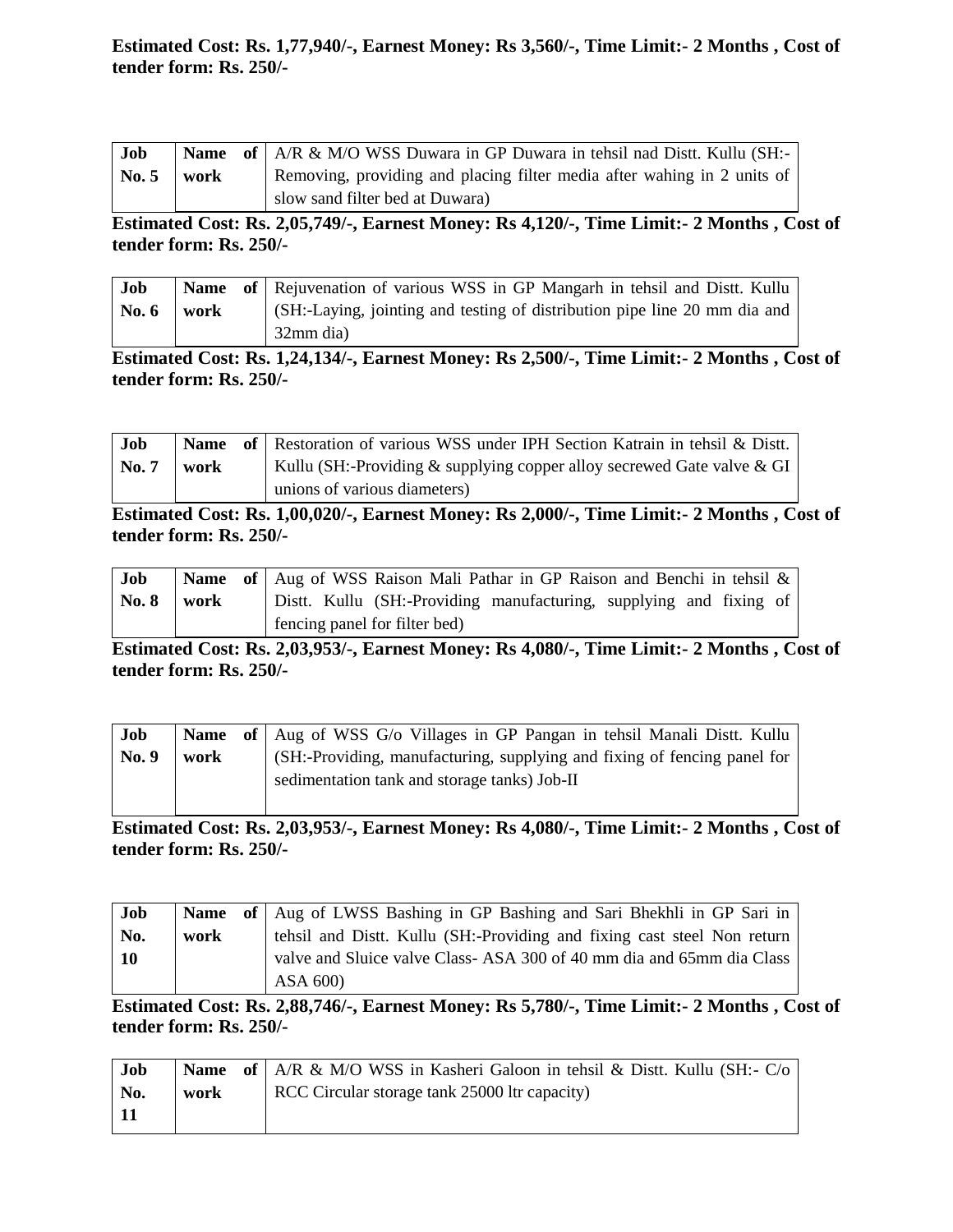# **Estimated Cost: Rs. 2,18,536/-, Earnest Money: Rs 4,380/-, Time Limit:- 2 Months , Cost of tender form: Rs. 250/-**

| Job        |      | <b>Name</b> of Retrofitting of WSS Group of villages pichlihar, Hurang, Mandalgarh in |
|------------|------|---------------------------------------------------------------------------------------|
| No.        | work | tehsil and Distt. Kullu HP (SH:-C/o RCC Intake chamber=1 No. laying                   |
| $\vert$ 12 |      | jointing and testing of GI pipe 40mm dia at RD 0 to 3000 for tapping                  |
|            |      | additional source to village Trisari in GP Devgarh)                                   |

**Estimated Cost: Rs. 2,00,670/-, Earnest Money: Rs 4,020/-, Time Limit:- 2 Months , Cost of tender form: Rs. 250/-**

| Job |      | <b>Name</b> of Providing flood protection work on river Beas (Right Bank) for village |
|-----|------|---------------------------------------------------------------------------------------|
| No. | work | Katrain in GP Katrain & Raison in GP Raison in tehsil & Distt. Kullu                  |
| -13 |      | $(SH:-C/O$ Wire crate, Gabion wall $i/c$ toe wall along with apron beween             |
|     |      | RD 27262.50 to 27268.75) Job No. 3                                                    |

**Estimated Cost: Rs. 4,42,418/-, Earnest Money: Rs 8,850/-, Time Limit:- 2 Months , Cost of tender form: Rs. 250/-**

| Job |      | <b>Name</b> of Providing flood protection work on river Beas (Right Bank) for village |
|-----|------|---------------------------------------------------------------------------------------|
| No. | work | Katrain in GP Katrain & Raison in GP Raison in tehsil & Distt. Kullu                  |
| -14 |      | (SH:-C/o Wire crate, Gabion wall i/c toe wall along with apron beween                 |
|     |      | RD 27268.75 to 27275.00) Job No. 4                                                    |

**Estimated Cost: Rs. 4,42,418/-, Earnest Money: Rs 8,850/-, Time Limit:- 2 Months , Cost of tender form: Rs. 250/-**

| Job   |      | Name of A/R & M/o WSS Kullu Town under Jal Shakti Division Kullu-I (SH:- |
|-------|------|--------------------------------------------------------------------------|
| No.   | work | Providing and supply of various stationary items)                        |
| $-15$ |      |                                                                          |

**Estimated Cost: Rs. 1,59,715/-, Earnest Money: Rs 3,200/-, Time Limit:- 2 Months , Cost of tender form: Rs. 250/-**

| Job |      | <b>Name</b> of Retrofitting of WSS Dugilag in GP Dugilag in tehsil & Dist. Kullu (SH:- |
|-----|------|----------------------------------------------------------------------------------------|
| No. | work | $\mid$ C/o RCC circular storage tank 50000 ltrs capacity at village Suma)              |
|     |      |                                                                                        |

**Estimated Cost: Rs. 2,30,972/-, Earnest Money: Rs 4,650/-, Time Limit:- 2 Months , Cost of tender form: Rs. 250/-**

| Job  |      | <b>Name</b> of Retrofitting of WSS Talogi Matarna and Trakda in CV Kharahal in tehsil |
|------|------|---------------------------------------------------------------------------------------|
| No.  | work | & Distt. Kullu (SH:-Providing house service connection to each house of               |
| l 17 |      | habitation Jhol=20 nos and habitation Tality =50 Nos Total Families=70                |
|      |      | Nos                                                                                   |

**Estimated Cost: Rs. 2,07,132/-, Earnest Money: Rs 4,150/-, Time Limit:- 2 Months , Cost of tender form: Rs. 250/-**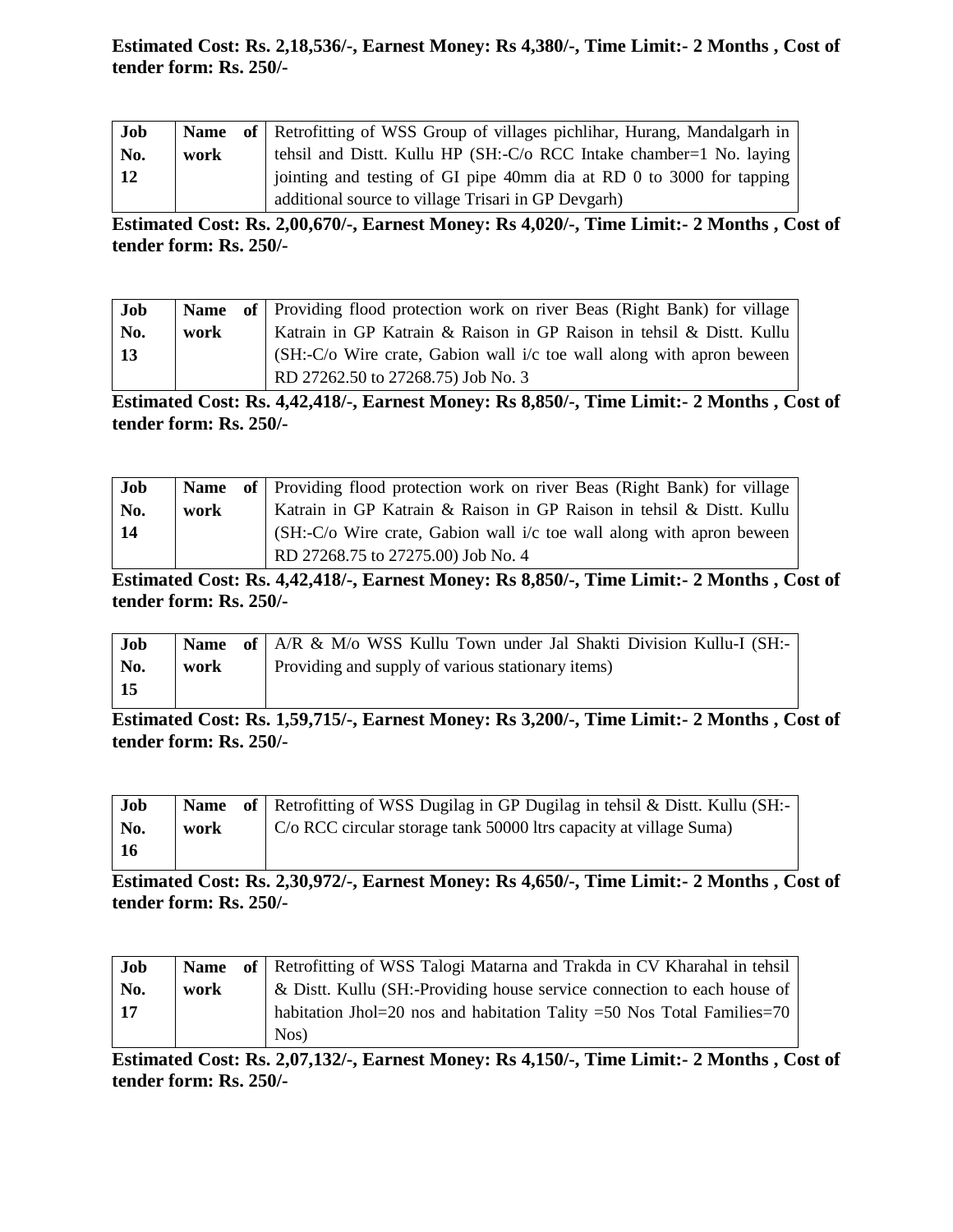| Job |      | <b>Name</b> of Providing Water Supply scheme Rangari and Bathar in GP Hallan-I in |
|-----|------|-----------------------------------------------------------------------------------|
| No. | work | Tehsil Manali Distt. Kullu HP (SH:-Laying joiting and testing of GI pipe          |
| -18 |      | 50mm dia at Nod A to B from RD 0 to 980 = 980 Rmt.)                               |

**Estimated Cost: Rs. 1,30,816/-, Earnest Money: Rs 2,616/-, Time Limit:- 2 Months , Cost of tender form: Rs. 250/-**

| Job |      | Name of   Improvement of WSS Baga Raison and Raison Bihal in tehsil and Distt. |
|-----|------|--------------------------------------------------------------------------------|
| No. | work | Kullu (SH:-Laying, jointing and testing of GI pipe 40mm dia at RD 0 to         |
| 19  |      | 2240 (Node D-D1) = $2240$ Rmt, 25mm dia at RD 0 to 250 (Node D-D13)            |
|     |      | $=$ 250 Rmt and 15mm dia at RD 0 to 170 (Node D-D12)=170 Rmt.)                 |

**Estimated Cost: Rs. 1,71,228/-, Earnest Money: Rs 3,450/-, Time Limit:- 2 Months , Cost of tender form: Rs. 250/-**

| Job             |      | <b>Name</b> of Restoration of sewerage line Kullu Town in tehsil & Dist. Kullu (SH:-C/o) |
|-----------------|------|------------------------------------------------------------------------------------------|
| No.             | work | Protection for main trunk line and RCC manhole behind the house of Sh.                   |
| $\overline{20}$ |      | Puri house-II Kenchi Math Area) Job No - I CRF-2019/200                                  |

**Estimated Cost: Rs. 1,11,798/-, Earnest Money: Rs 2,250/-, Time Limit:- 2 Months , Cost of tender form: Rs. 250/-**

| <b>Job</b> |      | <b>Name</b> of Restoration of rain damages Sewerage Scheme Kullu Town in tehisl and |
|------------|------|-------------------------------------------------------------------------------------|
| No.        | work | Dist. Kullu (SH:-/o Protection wall for sewerage line and manholes                  |
| 21         |      | behind bouli Lanka baker)                                                           |

**Estimated Cost: Rs. 2,03,100/-, Earnest Money: Rs 4,080/-, Time Limit:- 2 Months , Cost of tender form: Rs. 250/-**

| <b>Job</b>  |      | <b>Name</b> of A/R & M/O various LWSS/UWSS under Jal Shakti Sub Division Manali |
|-------------|------|---------------------------------------------------------------------------------|
| No.         | work | in theisl Manali Distt. Kullu (SH:-Providing $\&$ supplying wrenches of         |
| $\sqrt{22}$ |      | various dia)                                                                    |

**Estimated Cost: Rs. 2,66,207/-, Earnest Money: Rs 5,330/-, Time Limit:- 1 Months , Cost of tender form: Rs. 250/-**

| Job             |      | <b>Name</b> of Repair and restoration of rain damages to LIS Kharahal in tehsil and Distt. |
|-----------------|------|--------------------------------------------------------------------------------------------|
| No.             | work | Kullu (SH:-Removal of silt/slips from feeder channel, booster sage                         |
| $\overline{23}$ |      | desilting tank, sump well and main desilting chamber)                                      |

**Estimated Cost: Rs. 2,39,576/-, Earnest Money: Rs 4,800/-, Time Limit:- 2 Months , Cost of tender form: Rs. 250/-**

| Job |      | <b>Name</b> of Repair and restoration of rain damages to WSS Dugilag in GP Dugilag in |
|-----|------|---------------------------------------------------------------------------------------|
| No. | work | tehsil and Distt. Kullu (SH:-C/o retaining wall to protect the existing main          |
| 24  |      | pipe line from source to storage tank at RD 1370 to 1382)                             |

**Estimated Cost: Rs. 1,15,466/-, Earnest Money: Rs 2,310/-, Time Limit:- 2 Months , Cost of tender form: Rs. 250/-**